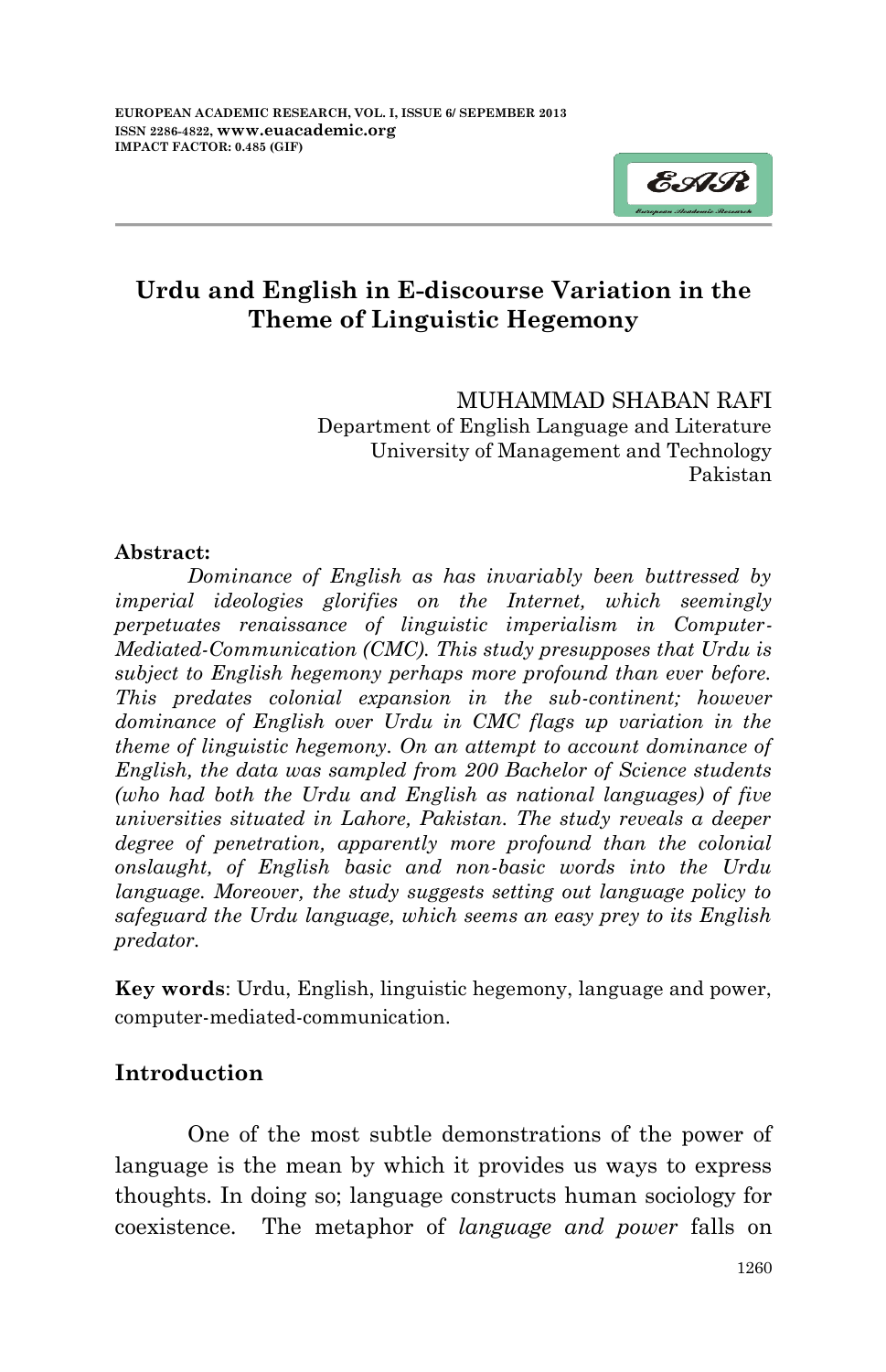diametrically opposed streams i.e., power through dominance and power through consent. However, language enacts as a medium of expression to exercise power in both the streams as supported by Simpson and Mayr (2010, 2-5). The first one explains control of the dominant group has privileged access to social resources e.g., education, knowledge and wealth through coercive approach – exercised by the ideological state apparatuses. On the other hand, the second one unarguably draws on how the privileged group ideology is legitimated by people. It is important to underpin that power is not just a matter of language rather that power exists in other modalities also, including the concrete and modality of physical force as noted by Norman Fairclough (1989). Similar verdict has been endorsed by contemporary researchers (Phillipson 2009; Crystal 2003; Jenkins 2006, 50-54; Kirkpatrick 2007, 55-67) who believe that increasing economy, military, academic and technological strength of English speaking countries has legitimated English as a lingua franca.

English travelled in this region along with the East India Company during 1600s. Gradually, if not instantly, the English language dominated indigenous languages especially in the formal context; however it could not gain much currency until it was associated with privileges. Spread of English in the subcontinent was legitimated by the people over the period of time. Also, local languages had passive resistance to the dominance of English in the social institutions (Jenkins 2006, 50-54). Even though English has retreated to native shores, the linguistic and cultural consequences of imperialism have changed the global scene (Kachru 2008, 272). Though all languages are equal at least organically acceptance of English as a superior over regional dialects and languages has been a crucial reason for English to sustain its hegemony. Kachru (2008, 272) asserts that English has acquired neutrality in a linguistic context where strength of native languages are either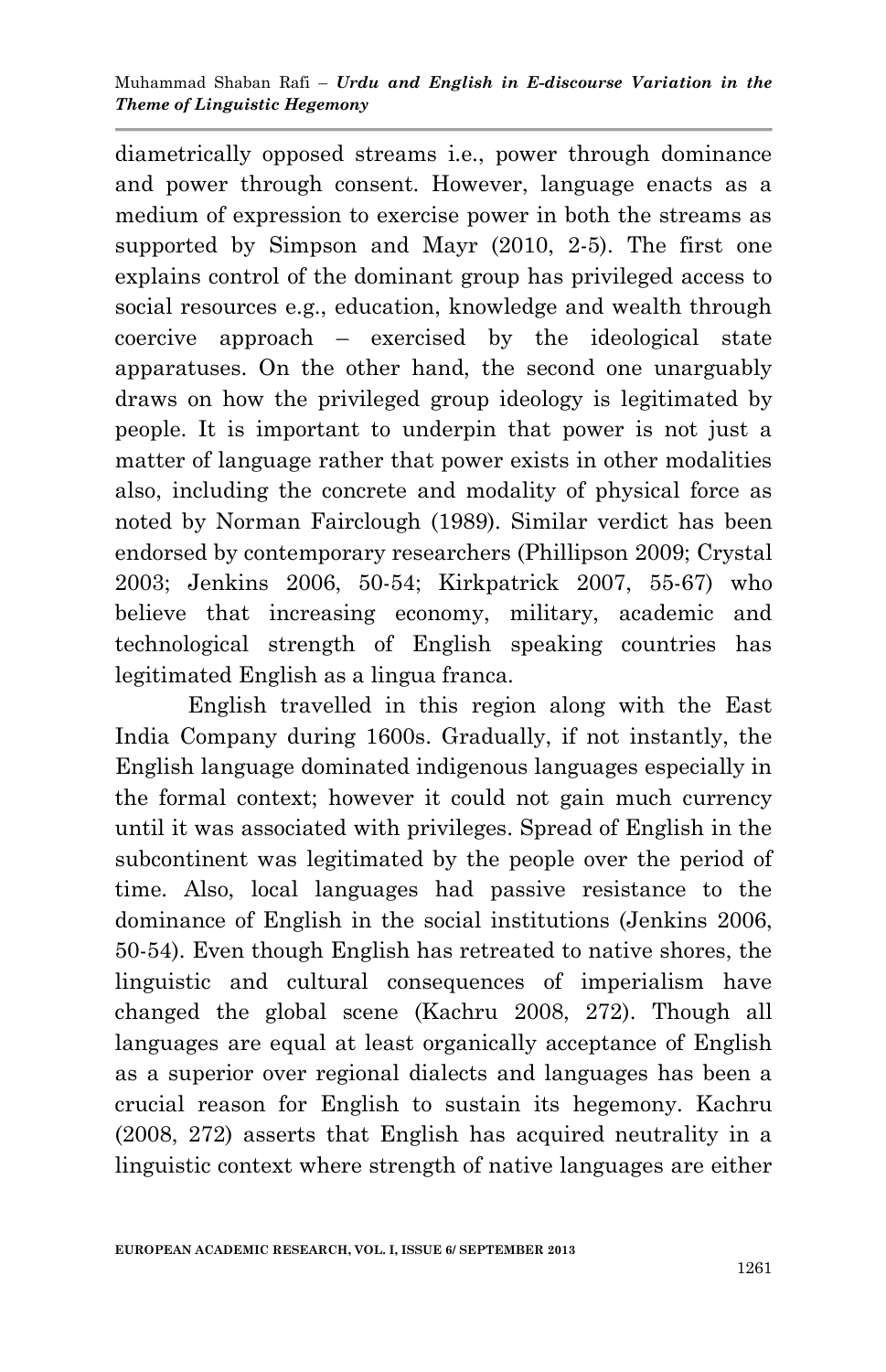undermined or overlooked. The result is that English continues to be a language of power and prestige.

English has been a major language for communication between people and state apparatuses since the inception of Pakistan. The role of Urdu as national language is subject to marginalization especially in the written form in Judiciary, Army, Education, Media and other disciplines of life. Moreover, Urdu has seemingly subdued to its English counterpart in the context of Computer-Mediated-Communication (CMC). Since the proliferation of mediated-communication Urdu has been adopting to the linguistic ecology of English. The present study speculates that English has a robust impact on Urdu in the mediated-communication. Apart from English code-mixing Urdu has been losing its words and phonemes in the mediatedcommunication. Moreover, while communicating in Urdu if this is necessary at all, it is largely Romanized, which might have some implications on Urdu alphabets because of its natural affinity with English.

Since the Internet has found relatively young people its potential users, the present study speculates the English language has been legitimated by them. Being computer savvy they are aware how to accommodate and appropriate the English language in the mediated-communication. Thus, the study begs a question how Pakistani young students response to hegemony of English in the mediated-communication. It is unarguably assumed that use of English is so pervasive cutting across discursive boundaries, that it may be considered to have infiltrated all domains of Urdu. Urdu seems to be showing no resistance to English when in contact on the Internet.

## **Methodology**

# *Data Collection*

Since the young people were presupposed the potential users of CMC, a sample consists of 200 Facebook users was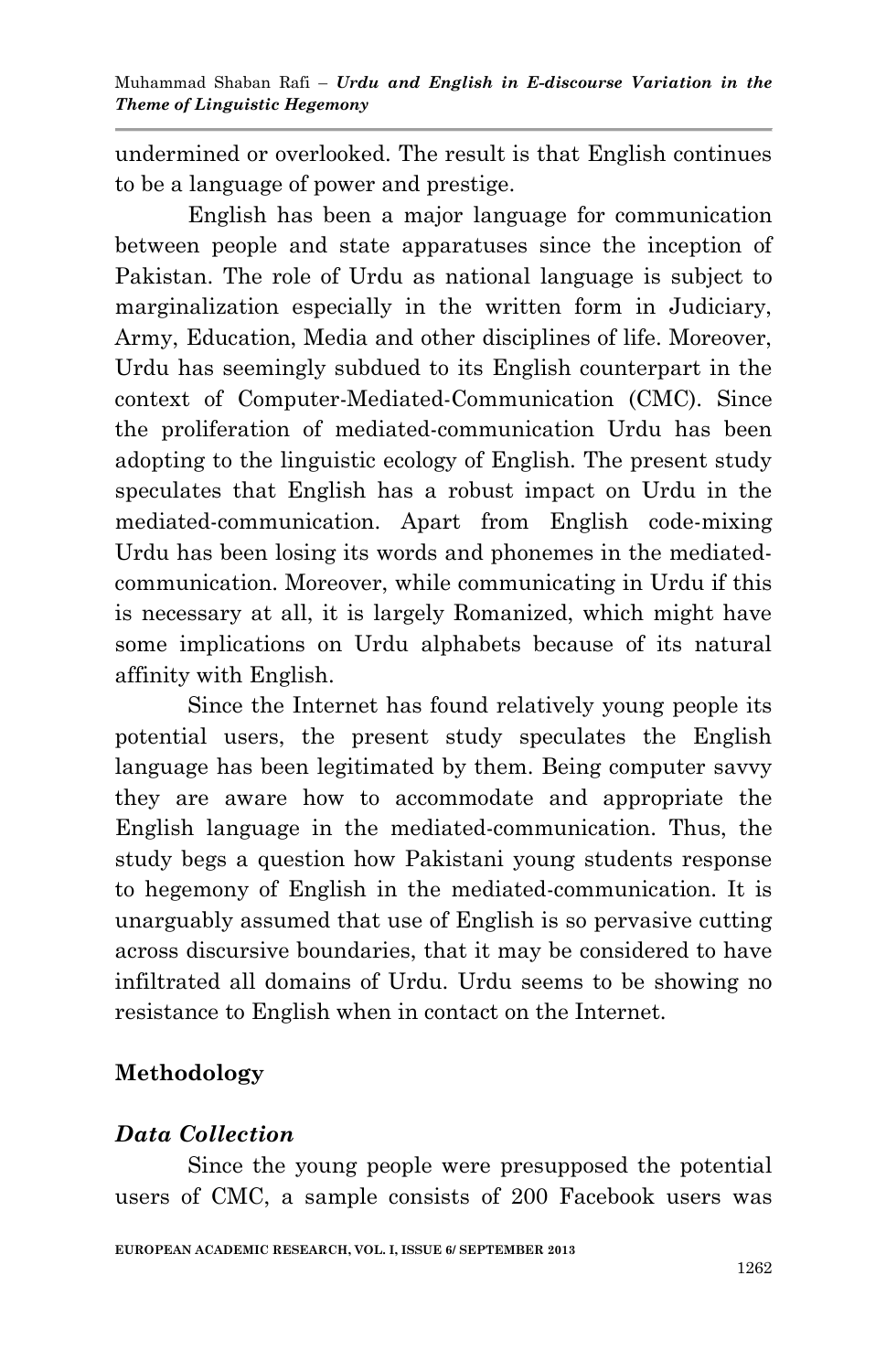drawn from five universities. The sample was relatively homogeneous in terms of cultural background (Lahore, Pakistan), academic background (Bachelor of Science students), and age background (18-24 years old). The Facebook wall was the primary source of data collection. Five volunteers who belonged to these institutions were engaged during the process of data collection. They were the primary informants. The researcher shared with them the purpose and ethical limitations of the study. The same things were shared with the participants as well. In order to avoid observer paradox, each one of these volunteers was requested to maintain a group of Bachelor of Science (BS) students on their respective Facebook pages. They managed to add on average 375 participants over the period of two months. The researcher had access to all the participants through the volunteers. Each participant was selected based on the criteria of maximum linguistic posting on his or her wall. Albeit the present study was not experimental yet measures were taken to filter out certain effects, which might influence the participants' choice of linguistic forms.

## *Data Analysis*

To answer the research question how the young people negotiate hegemony of English in the mediated-communication the impact of English on Urdu was investigated. The notion of 'impact' is used here to refer to influence or effect. Features including English lexical and syntactic borrowing/code-mixing in Urdu were inspected. And, to discern the impact the measure of frequency was calculated, which described the occurrence of English basic and non-basic forms in the Urdu language. The frequency of occurrence was determined if at least a word was repeated twice within a conversation and a minimum of five times in the whole data. Given the merits of measure of frequency, it might give us a clue about the potential of a feature to reside in the system of the recipient language. Daoudi (2011, 65) asserts that there are fundamentally two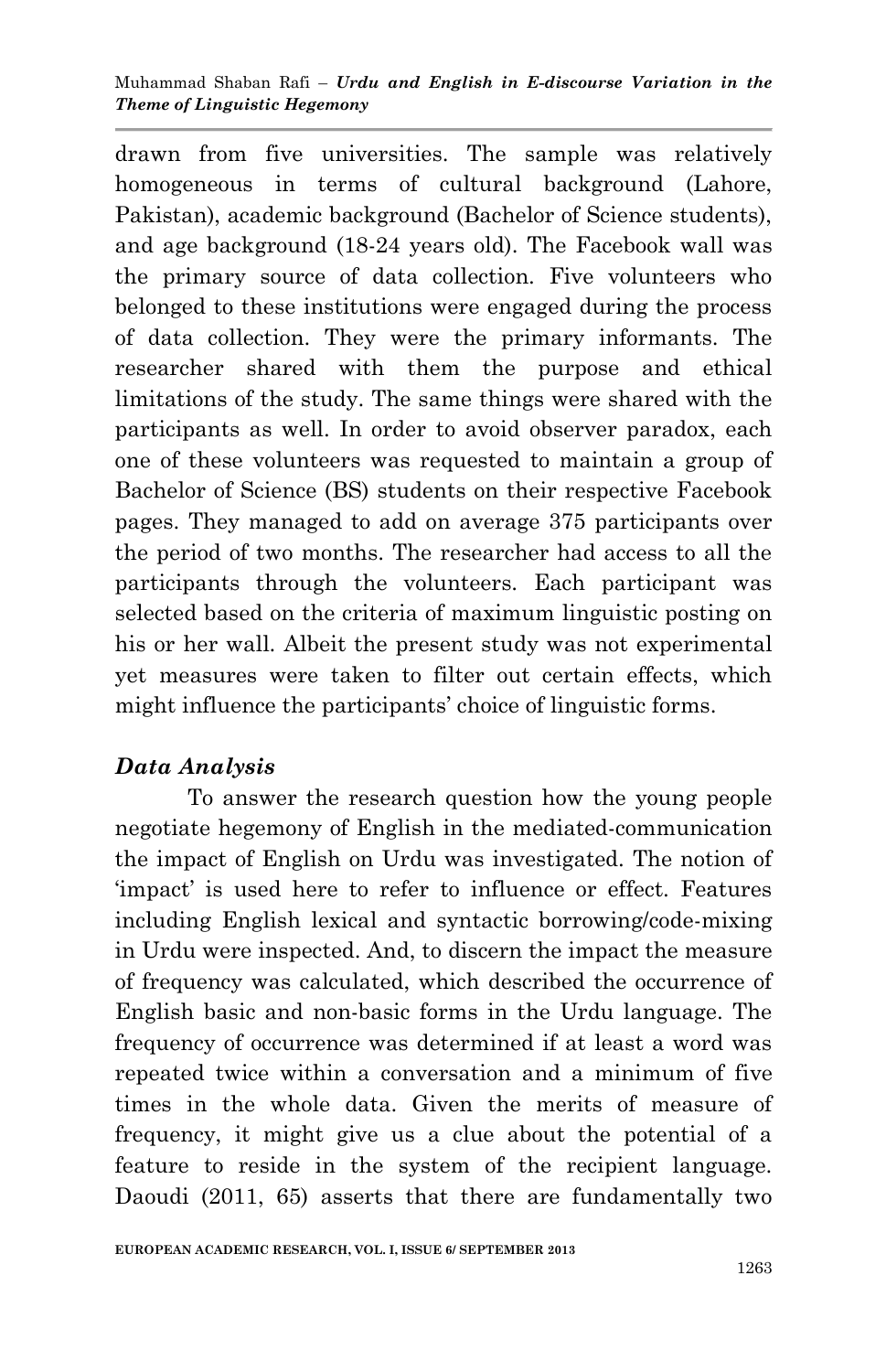advantages for calculating frequency. First frequency of a word underlines how significant it is for users to know. Second measure of frequency gives precision to lexicographers' judgment on which words to institutionalise.

As mentioned above the study presumes morphological and phonological implications of English on the system of Urdu language. To debunk this assumption, the study would investigate graphemes of Urdu language in its Romanized text.

To enable the results to be extrapolated and representative, a degree of superficiality that many studies encompass is avoided by supporting empirical evidence with factual details. Based on the ethical framework suggested by Mann and Stewart (2000, 40–47) data was sampled from 200 BS students of five universities situated in Lahore, Pakistan. The study anticipates that CMC is central to this particular cohort. The analysis procedure was conceived from theoretical works of British linguists as discussed and applied in a concrete way by Stubbs (1996, 22–50).

## **Results and Discussion**

Urdu has been in contact with English for around four centuries but their encounter in the virtual world draws a linguistic landscape which supposedly mirrors a profound influence of English on Urdu. It is natural when two languages are in contact they eventually influence each other but the one has economic and military strength holds the central position. This is true in the case of English, which is quite prevalent in the virtual environment. The study diametrically opposes the blanket generalization of multilingual Internet. Nonetheless, it speculates the spread of Englishes that maybe a phenomenon of e-colonization. The following sections show an overwhelming borrowing of English basic and non-basic words in Urdu; this puts the aforementioned speculation on its head. In the mediated-communication, Urdu regresses towards Roman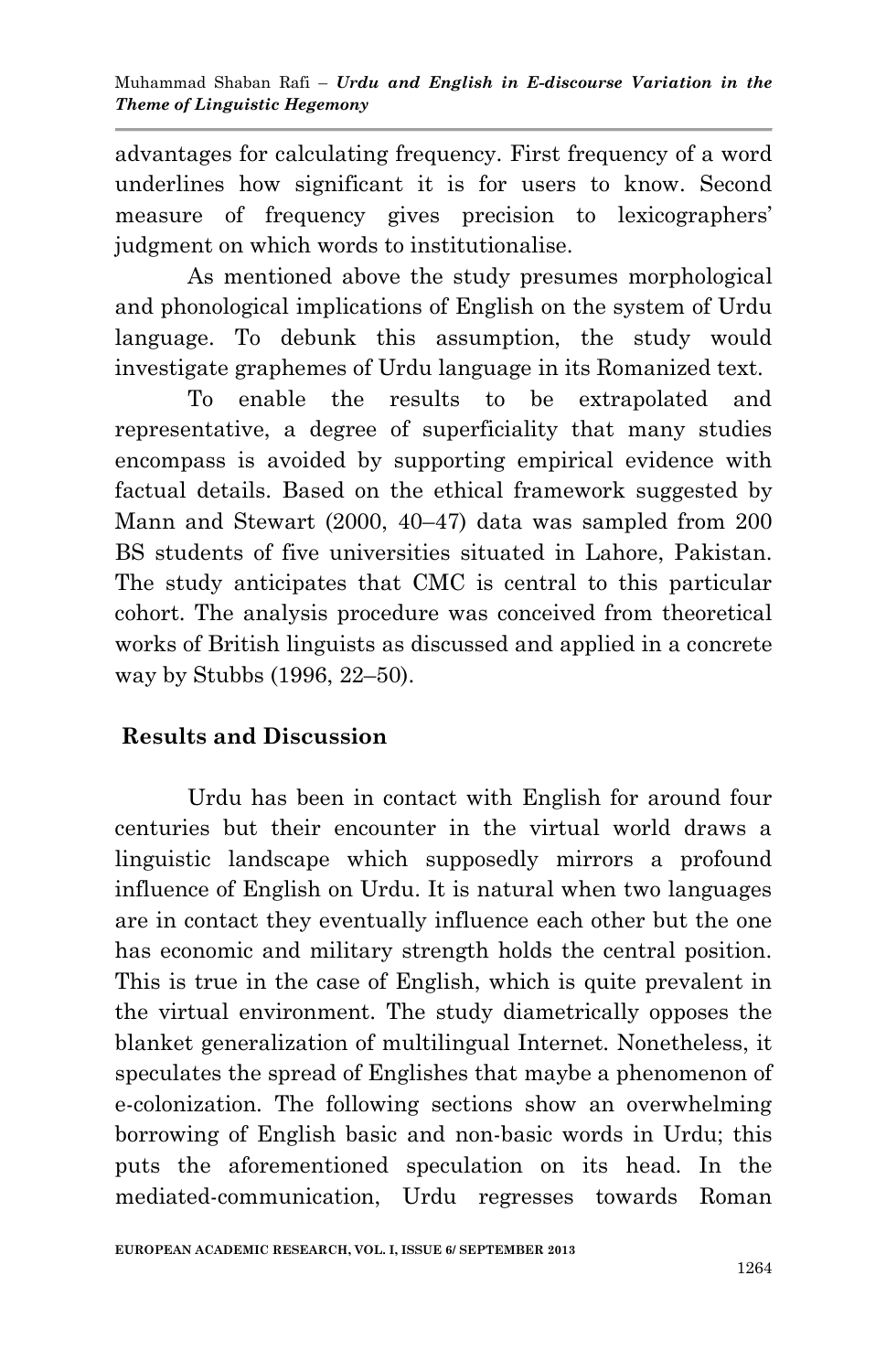script that shows its organic affinity with English. In the result some of its graphemes are depleting. It seems as Urdu is an easy prey to its English predator in CMC.

## *Lexical Borrowing*

Lexicons are among the components of the Urdu language which are more easily and radically affected. As many as 974 English basic words were found in mixed Urdu and English posts. Nevertheless, I have tabulated most frequently occurring non-basic English words in table 1. The exact number of non-basic English words in Urdu may have exceeded far more than what we calculated if we had expanded the canvas of our investigation over to no-equivalent forms. It is hard to predict how many of these words will further establish in the Urdu language but we may speculate that the words which are more frequent in Urdu conversation will accumulate a strong tendency to replace their counterparts. A fair number of these words appeared in Urdu with the advent of electronic communication. Many of these words may have found their way into Urdu because of prestigious connotations or the fact that their counterparts sound too cumbersome to use in mainstream language or the participants might not know their equivalent forms. Non-basic English words were often saturated into the weak and unmarked class of Urdu language.

### **Table 1**

### *Frequently Occurring English Non-basic Words in Urdu*

account, addition, advocate, advocacy, area, arrangement, artist, attitude, baby, background, basket, birthday, body, builder, business, café, cake, caliber, call, century, character, champion, clock, colour, comment, condition, conspiracy, control, cool, contact, cost, count, dance, day, dear, death, design, detail, display, distance, dish, document, doubt, drama, drink, education, economy, energy, enjoy, environment, episode, example, face, fake, family, farewell, fashion, flag, friend, fun, gift, government, guarantee, guess, guys, heart, holiday, hospital, idea, image, interest(ing), inauguration, inbox, information, insult, interpreter, intension, issue, job, labour, lane, level, light, life, line, link, list, load**-**shedding, loud, lock, lucky, mail, main, match,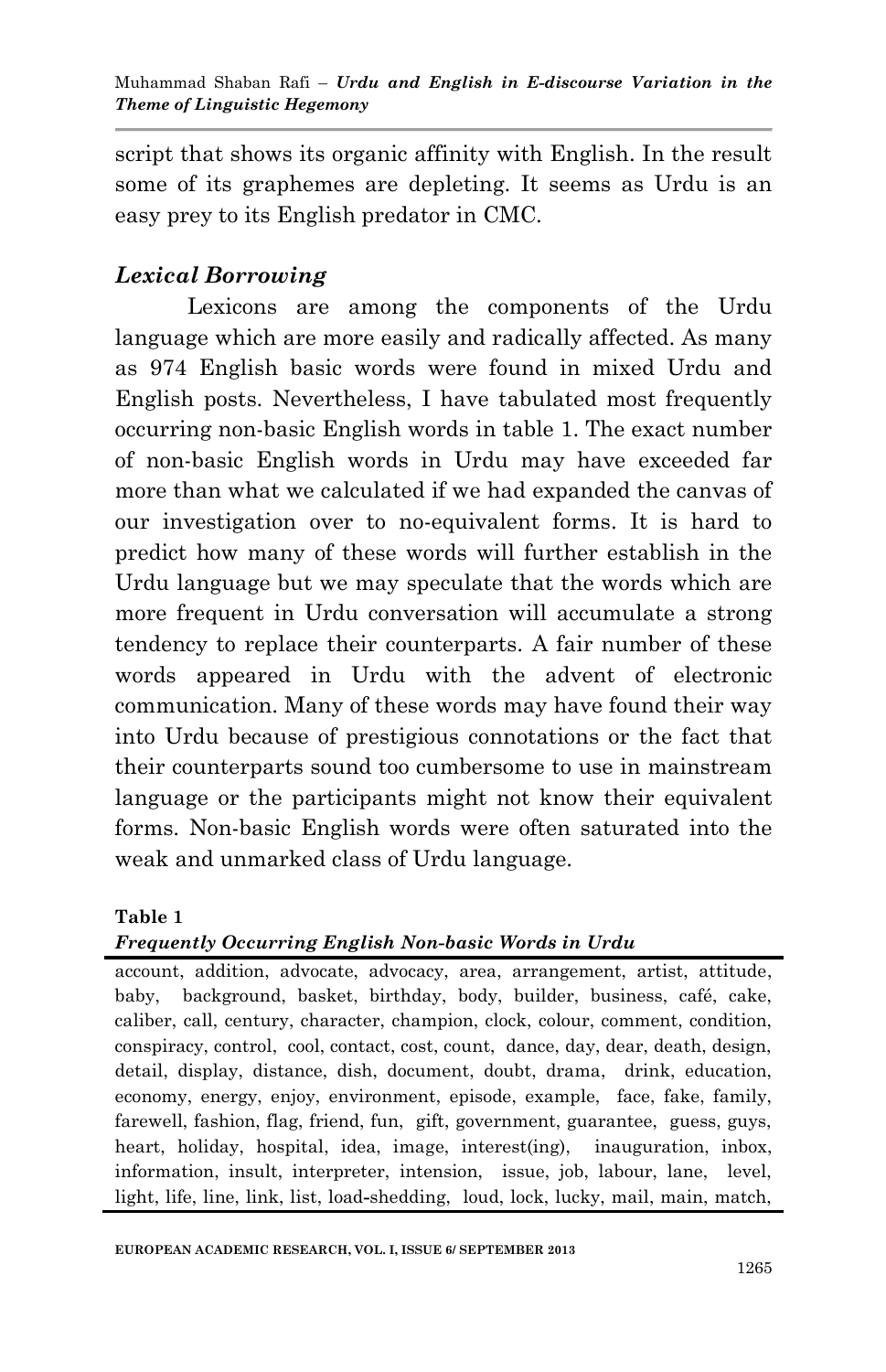mate, meat, meeting, memory, message, mind, minute, month, movie, net, number, ok, page, part, partner, partnership, party, performance, person, personality, photo, photography, pic(s), pillow, plan, plot, please, point, politics, politician, post, profile, practice, press, problem, product, program, operation, original, race, reminder, reply, room, scene, sentence, sequence, shirt, sitting**-**area, situation, song, sorry, status, style, summer, system, taste, text, time, tour, translation, transport, trip, type, volume, uncle, weekend, wedding, window, word, yes

Since the data was collected from students the influence of academic English was natural. Table 2 shows words which were frequently used by the participants. Some of the words were acquired mainly as compound e.g., final-year, first-year, and mid-term, however their base forms were also used but in non-academic discourse. Nevertheless, most of the words were acquired as single basic and non-basic forms. English words were acquired along with their grammatical class also. Moreover, they were used in the same class that they originally belonged to for example; for a word that was acting both as a noun and verb when it came to the context of Urdu the same grammatical properties were reiterated. Perhaps, the process of conversion demanded a fair amount of time to do linguistic shuffling which the participants were clearly avoiding. Unlike Widdowson (1997, 139–140) who asserts adaptation and nonconformity in the virtual spread of English, the present study favors adoption and conformity. The former process confirms that forms and meanings are variously actualized, however the later supports that they remain unchanged.

#### **Table 2**

*Frequently Occurring Academic English Words in Urdu* 

admission, accept, assignment, batch, board, break, book, candidate, campus, centre, chair, class, classfellow, classmate, cheating, convocation, conference, credit-hours, course, department, exam, fail, feedback, final-year, first-year, group, lecture, madam, marks, mid (mid-term), office, pass, paper, performance, presentation, project, quiz, reject, report (ing) result, roommate, school, semester, section, sir, student, study, subject, submit, topic, transfer, teacher, uni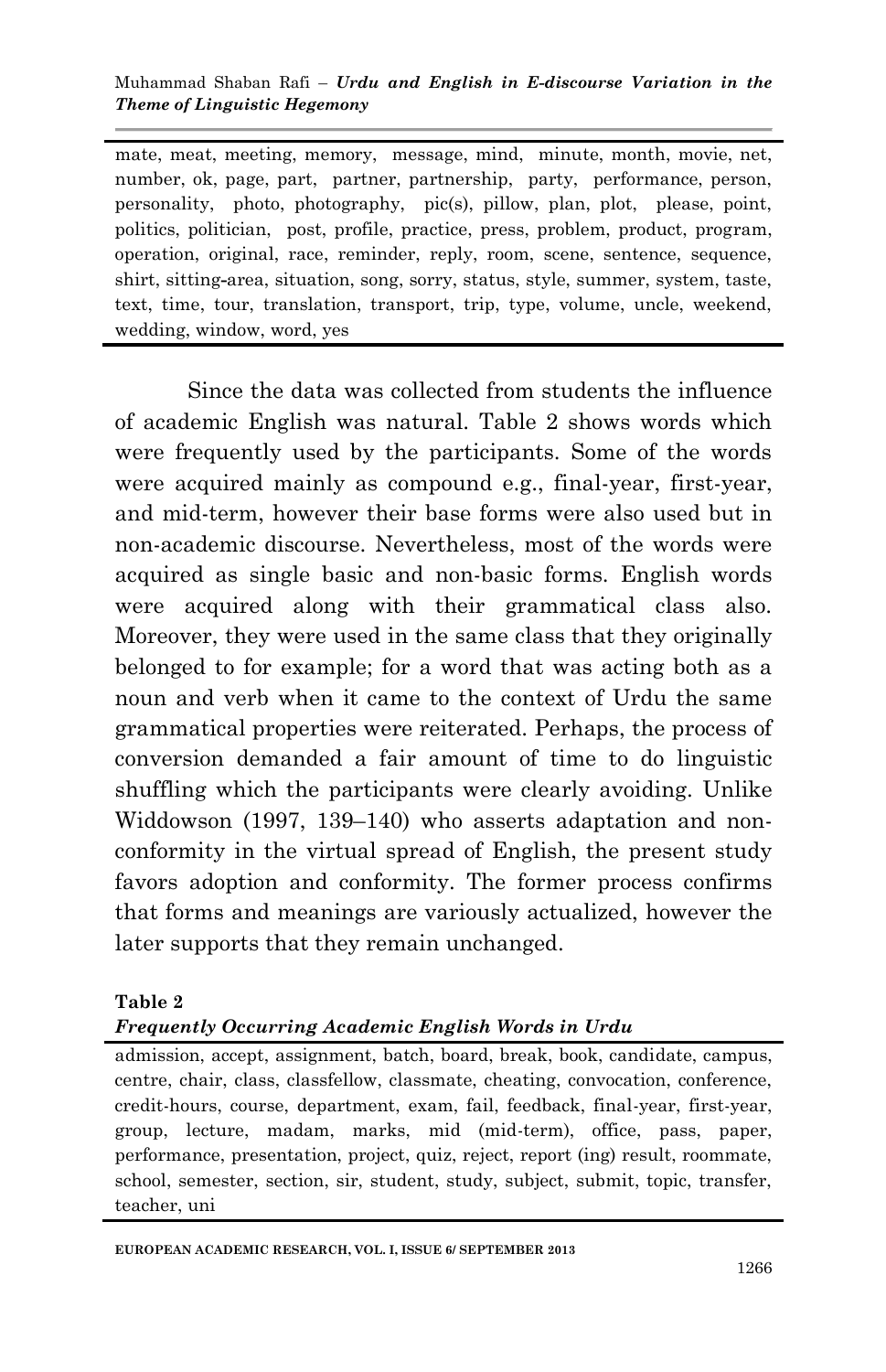Apart from the words which have their equivalent forms, there are a number of English words which entered the system of the Urdu language because of no equivalents e.g., vocabulary relating to academic disciplines covering natural sciences, applied sciences, social sciences, arts, and humanities is overwhelmingly in English. It has already been investigated by Ho (2006) that technology and academic matters supposedly trigger code-mixing. The words which influence the system of Urdu due to lack of equivalence, marks the vulnerability or flexibility of Urdu. I believe that the impact can best be measured if investigated in a win-win situation. English words which are adopted by Urdu due to a lack of equivalent forms are not par excellence in terms of compatibility. When a word encounters the equivalent form in the host language then it is acquired and used and then it seems to mark its influence on the system of the recipient language.

Table 1 and 2 index the words which can generally be used both in formal and informal context but they do not explicitly mark cultural connotations. Concurrently, a fair number of English greeting words e.g., best wishes, cool, *congrats* or congratulations, good morning, good night, hello, thank you or thanks, nice, and welcome were mixed in Urdu. In addition to this, English weekdays, colour names and taboo words e.g., a\*\*hole, b\*\*ch, b\*\*shit, f\*\*k, s\*\*t, id\*\*t, and st\*pid were regularly borrowed to convey atmosphere, shades of meaning and experiences which are tightly bound up with English background. These words not only index linguistic influence but cultural impact as well. We may not draw a tangible speculation regarding this impact on the participants' cultural values but the recursive use of these words shows a profound influence of English on Urdu in the condition of CMC.

In this section, we have covered English lexical borrowing in Urdu. And we have concluded that Urdu has acquired a fair number of English basic words, which were recursively used in the unmarked class of Urdu language. The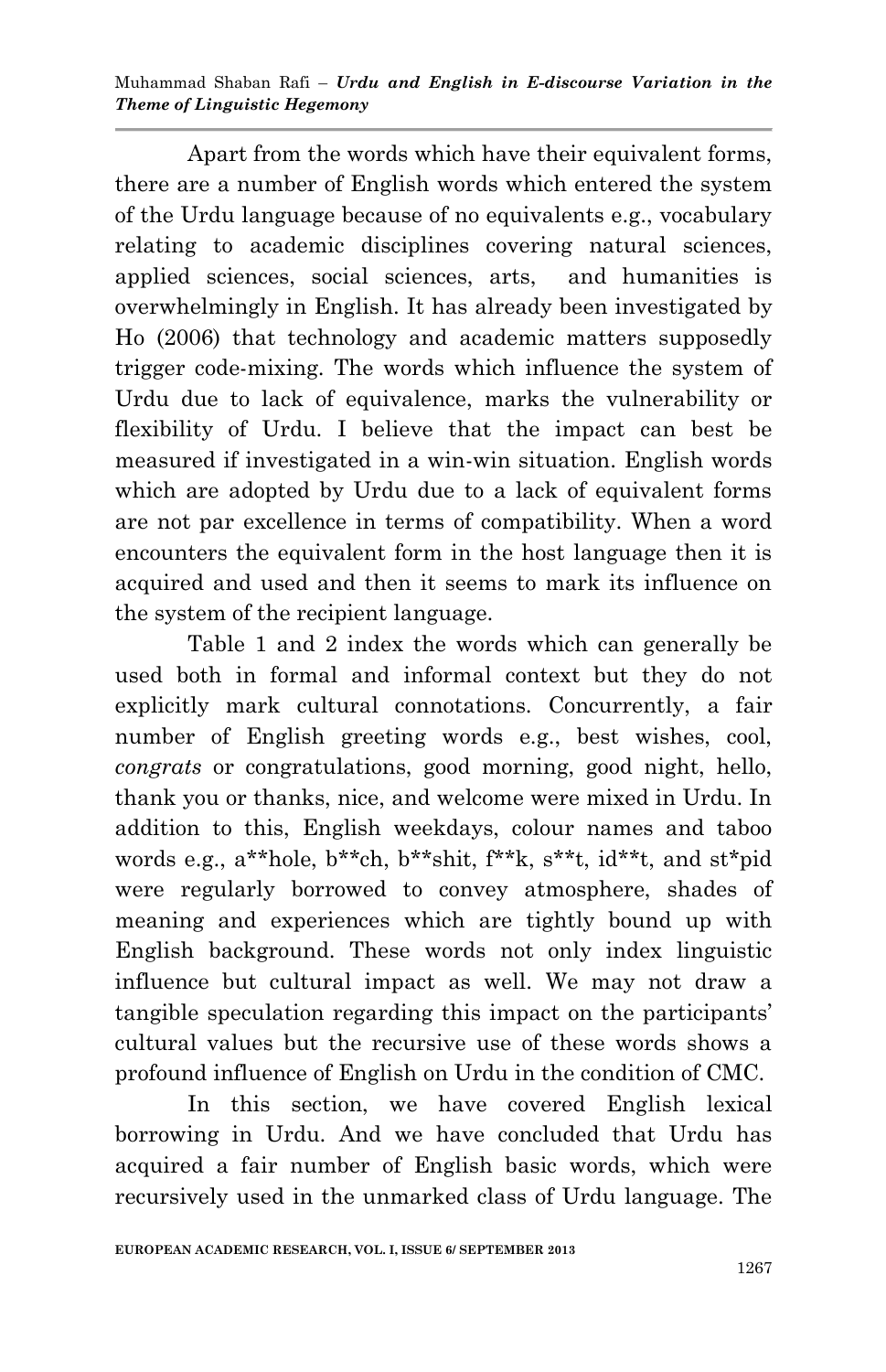finding can be compared with Daoudi (2011, 69) who found that borrowing of English non-basic forms into Modern Standard Arabic quantitatively far exceeds basic forms. In the next section, we will cover basic English words that are intruding the system of the Urdu language.

# *Structural Borrowing*

As shown in [1] the structural elements which were borrowed have both syntagmatic and paradigmatic affinity with Urdu. The amount of borrowing is crucial to determine the selection between the structures of Urdu and English. The participants generally borrowed isolated English basic words, which aligned them with the structure of Urdu. On the other hand, the utterances which have verb and complement in English were confined to English structure rather than introducing code-mixing. In [1f] the borrowed word "finals" compound both noun and adjective to refer to final examination, however such instances are very rare. As indicated in [1] English words are serving a basic grammatical function in Urdu.

[1]

- a. < *bas jis* group *main tjy* **add** *kia hai wohan aur gals*  **add** *kar dey apni frds*> (Add some more friends in the group I have added you to.)
- b. <*par yaar kia masla hai apni* profile **convert** *kar lo bht* doubt *hota ha*> (What is the hunch, convert your profile to overt doubt.)
- c. *<yar* **fit** *tha* drama *bht*.> (Drama was interesting, dear.)
- d. *<thek ha bhai ap jetey mere konse abbu ne* **design** *ki ha jo* **main concept** *ko* defend *karun* ap sahi keh rahey ho.> (It is okay brother. You are right. This is not designed by my father that I should defend it. You may be right.)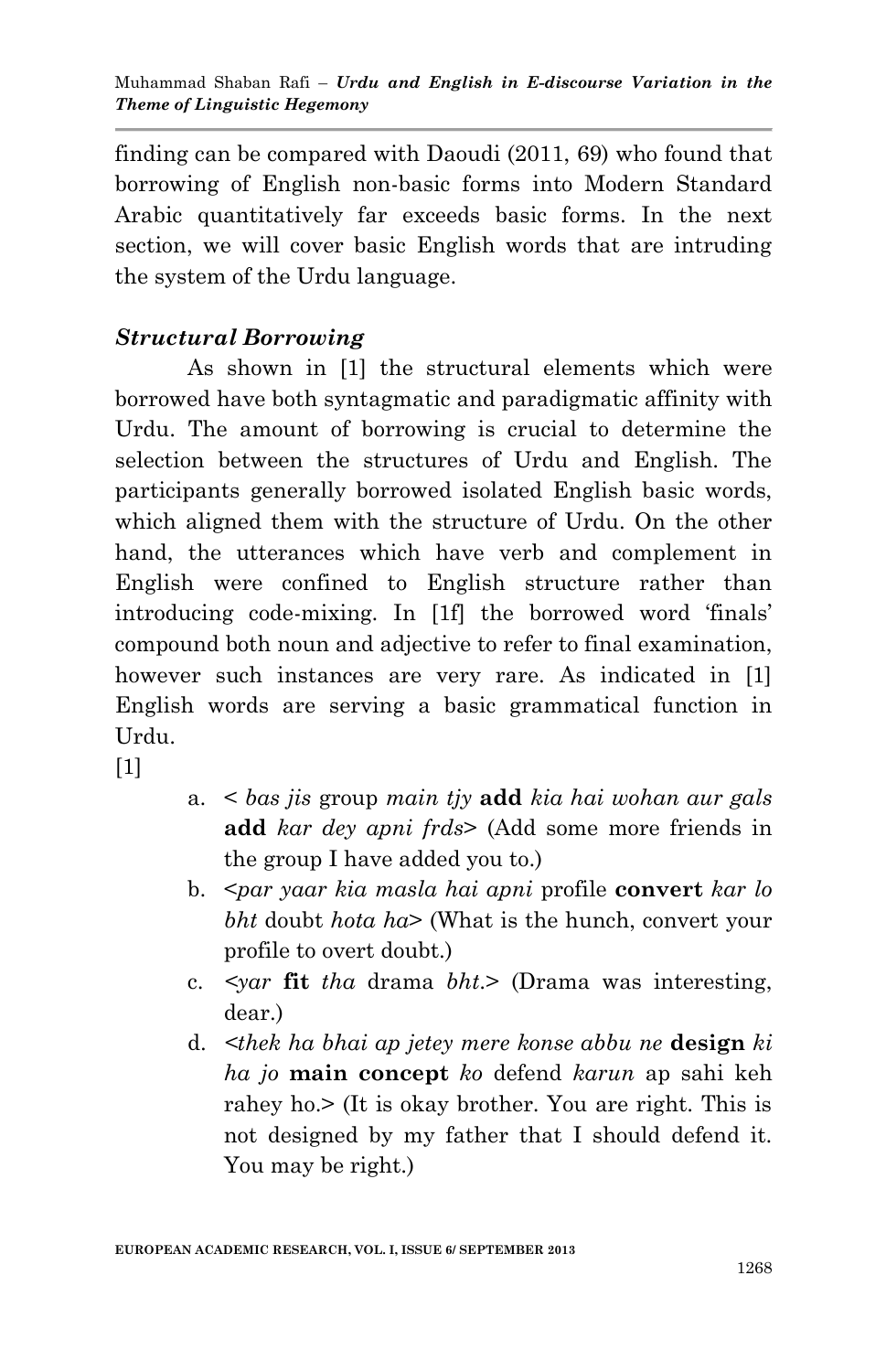- e. *<aur* **mid paper** *kb say hain*> (When is the midterm exam?)
- f. *<Shanty chalo beta* exam *ki tyari karo* **finalx** *aaaney wale han*.> (Relax my son, the exam is close, you ought to prepare for that.)
- g. <*logo ki awaaz kyun* **same** *hoti hai*? :p> (Why do people have similarity in their voices?)
- h. <**right most** *wala daiem lag ra e* **by face**> (The right most is looking awesome from his/her facial gestures.)
- i. **<next weekend** *ki bajaey us say* **next weekend** *ka kya* scene *ha*> (What is the plan on the weekend following next instead of this one?)
- j. *<haan jani phnch gya hn bt tbyt khrab hogai h* :(*>*  (Yes darling, I have reached here but I am not feeling well.)
- k. *<acha kia* xxx *ma* admission *nae lia cox* xxx *ko ap jesa* students *ki zrorat be nae thi.>* (That was a wise decision that you did not get admission in xxx because xxx did not need student like you.)
- l. *<faugi faugi ko* abuses *kartay howe* today **at** wahaga border> (Soldiers while abusing each other at Wahga border.)
- m. <hahahaha.. lakin mene usay wapsii mein car pe jatay hue dekha.. with 2 bachay n ainak wala patti :P hahahahaha> (Chuckling… but I saw him/her leaving in his/her car with two buddies and the group that wears glasses… Chuckling)
- n. **<Exactly**, *patanai kon bewaqoof thi hmare sath*> (Exactly, I do not know who that fool was?)
- o. <xxx **once a** *chawal*, **always a** *chawal!>* (xxx is once a rascal is always a rascal.)
- p. <**the** 5-10 years *wala* scene *ya abhi* wala??> (Are you referring to the matter of 5-10 years old or the recent one?)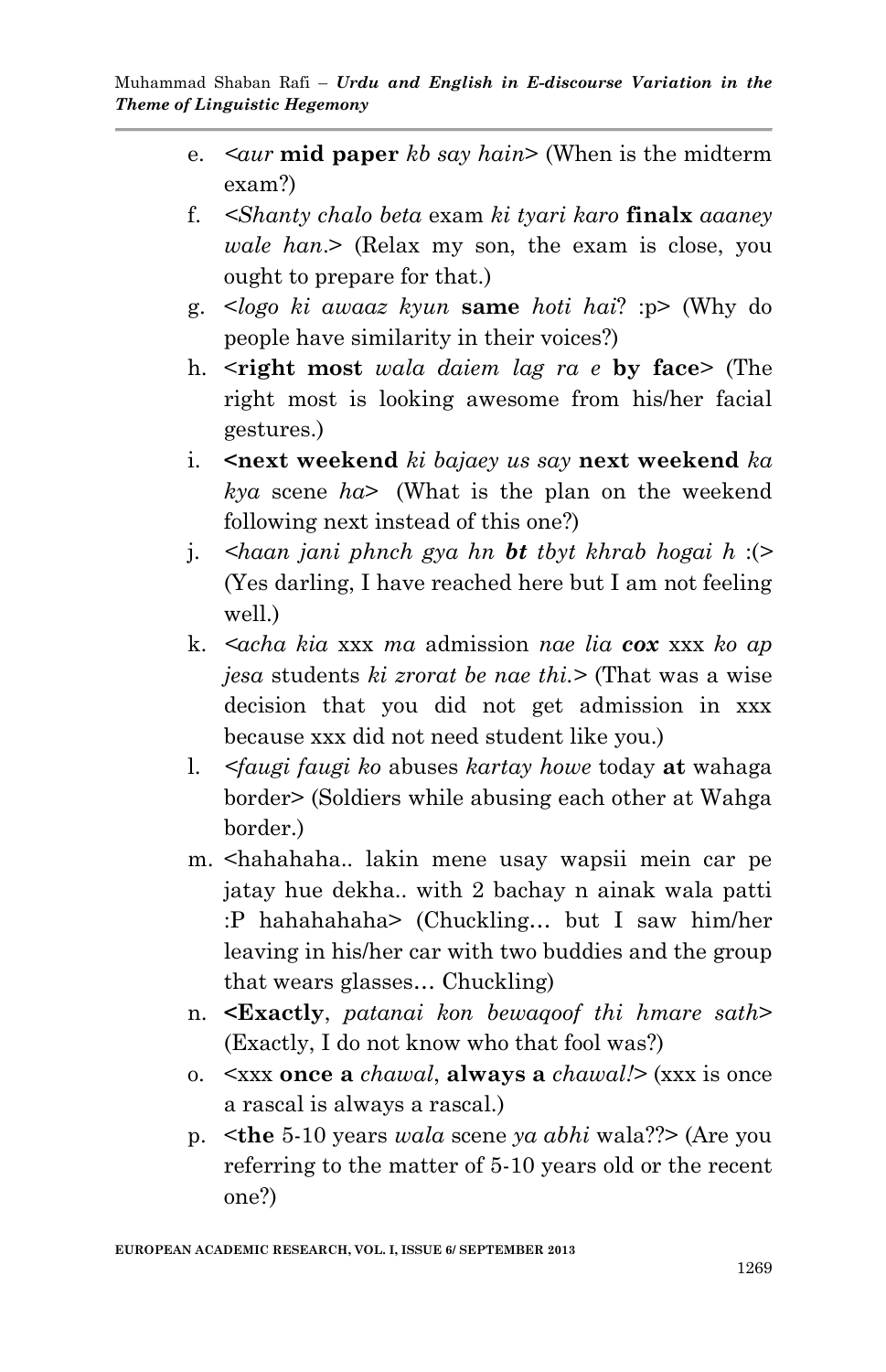- q. <*hahha bhaee jeee ub em* **changed a lot** *tuu pak aega toh pata chul jae ga* :p lol> (Chuckling, brother I am changed a lot. When you"ll return to Pakistan then you may realise it.)
- r. <hahaha xxx *u tooo* **best wishes** *khair say wapis aa*> (Chuckling. xxx best wishes you too. Have a safe return!)
- s. <*boi i knw mnd nae krta*> (Boy, I know it. Please do not mind me)
- t. <*hannnn..mein ne khud li thy yeh pic in england*..**i still remember**..> (Yes. I still remember that I took this picture in England.)
- u. <yes xxx *ny* cheating *ki hai*... *daikho hath* pent *main hian*, *phir b jeet gya* **it means**,,, **he has done cheating**... :P> (Yes, xxx might have done cheating. You may notice from body language but even then we have won.)

Irrespective of the structural differences between Urdu and English, the mixture of basic elements at different positions within the utterances [1a-1u] underlines the choices that the participants had to commit with regards to codemixing. The choices caused manipulation mainly in the structure of Urdu. The participants were quite skilful knowing how to blend English basic elements to the structure of Urdu. The competence of code-mixing finds its roots in the early acquisition of English language. Moreover, CMC has provided a fertile ground to exercise this competence without a fear of accuracy, which, of course, matters in formal discourse. The opportunity that CMC provides to communicate in an informal and personalised context has caused code-mixing of English basic elements more than ever before. Table 3 shows the frequency of English basic words, which are found in mixed Urdu and English text-based conversation of the participants.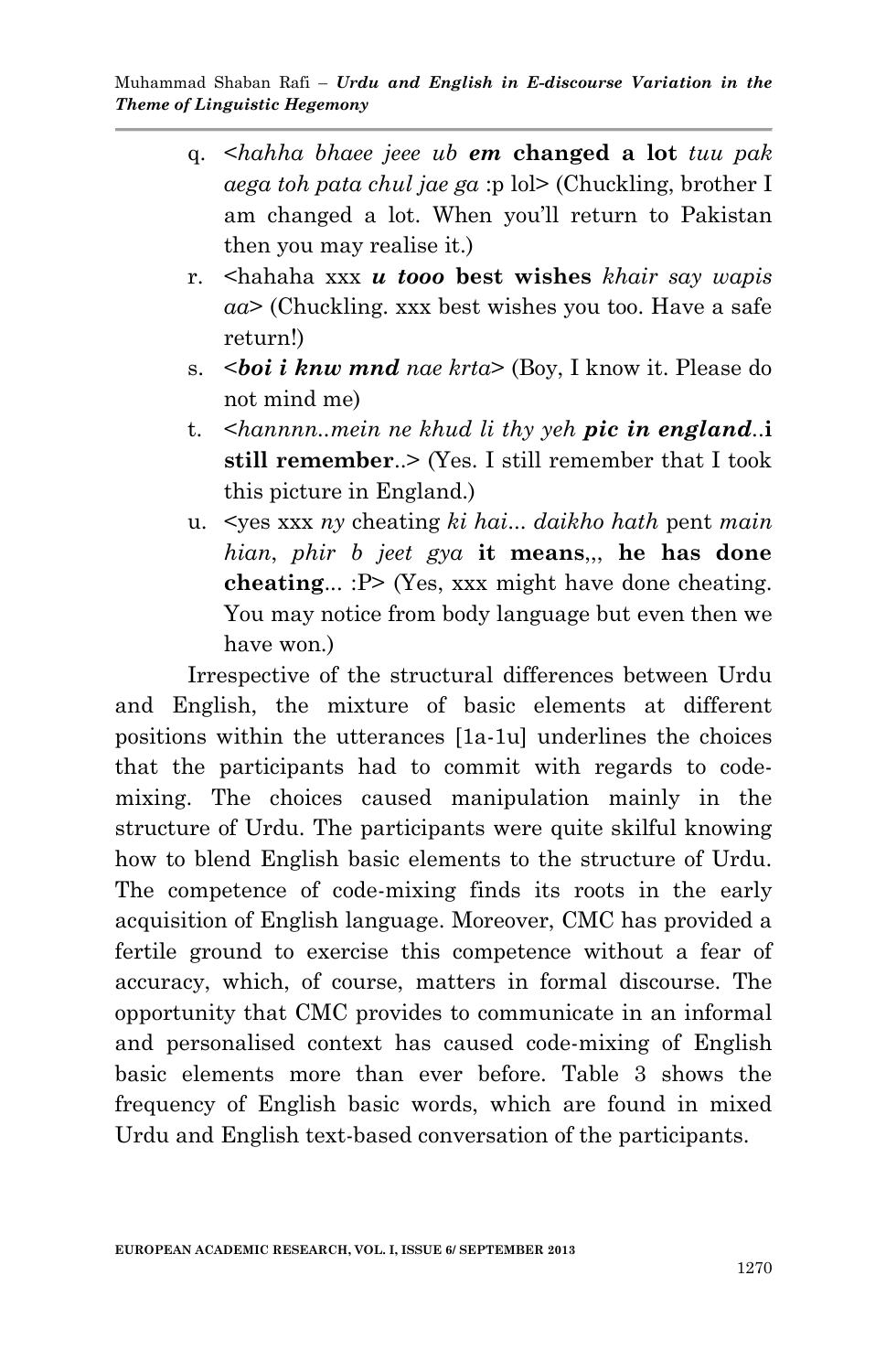#### **Table 3**

### *Frequently Occurring English Basic Words in Urdu*

add, adorable, acting, activate, agree (ed) angry, and, approve (ed), artistic, attack, available, awesome, back, bad, beautiful, because, blood, blush, bore (ing), broadminded, browse (ing), but, butter (ing), buy, cancel, celebrate, change, charge (ing), check, choice, comment, cook (ing), comment, control, convert, correct, creativity, cut, cute, daily, dance (ing), dashing, dear, dedicate (ed), defend, define, decide, delay, delete, depress, deserve, design, detailed, dieting, different, dirty, down, download, drag, drive (ing), drop, edit, encourage, exactly, fake, fashion, fat, favorite, feel (ing), final, finally, flatter (ing), flirting, fit, fracture, free, gather (ing), full, glasses, good, great, guarantee, guess, healthy, ignore, image, imagine, importance, impress, inaugural, insert, international, interpret, labor, last, late, lazy, left, light, like, love, low, lucky, match, miss, movie, natural, nice, now, on, original, pack (ing), pick, play, politicize (ed), postpone, pretty, promise, quick, range, ready (made), repeat, reply, request, right, rural, sad, safe, save, same, select, send, serious, severe, share, shift, short, skinny, slim, smart, so, social, special, start, support, subscribe, sweet, tease, tiring, translate, transport, temporary, treat, upload, urban, wait, wash (ing), watch (ing), welcome, wild, wish, now

The table shows some forms with parenthesis to indicate their dual role e.g., the words: agree/agreed, approve/approved, dedicate/dedicated and politicize/politicized were used both as verb and adjective. Similarly, there are some words which were used both as basic and non-basic forms. Therefore to cover the feature of duality both the forms are tabulated separately. Figure 3 shows a steady increase in the frequency of basic and non-basic forms. Content words followed by main verbs are among the most frequently borrowed forms in mixed Urdu and English utterances. On the other hand, the diffusion of English adjectives, prepositions, conjunctions, adverbs and articles is at a varying degree in Urdu. English articles are among the least borrowed words in Urdu. As shown in [2] both definite (the) and indefinite (a and an) articles were generally borrowed with a noun phrase. There are however, rare cases where both the articles were used to modify/determine Urdu nouns or noun phrases.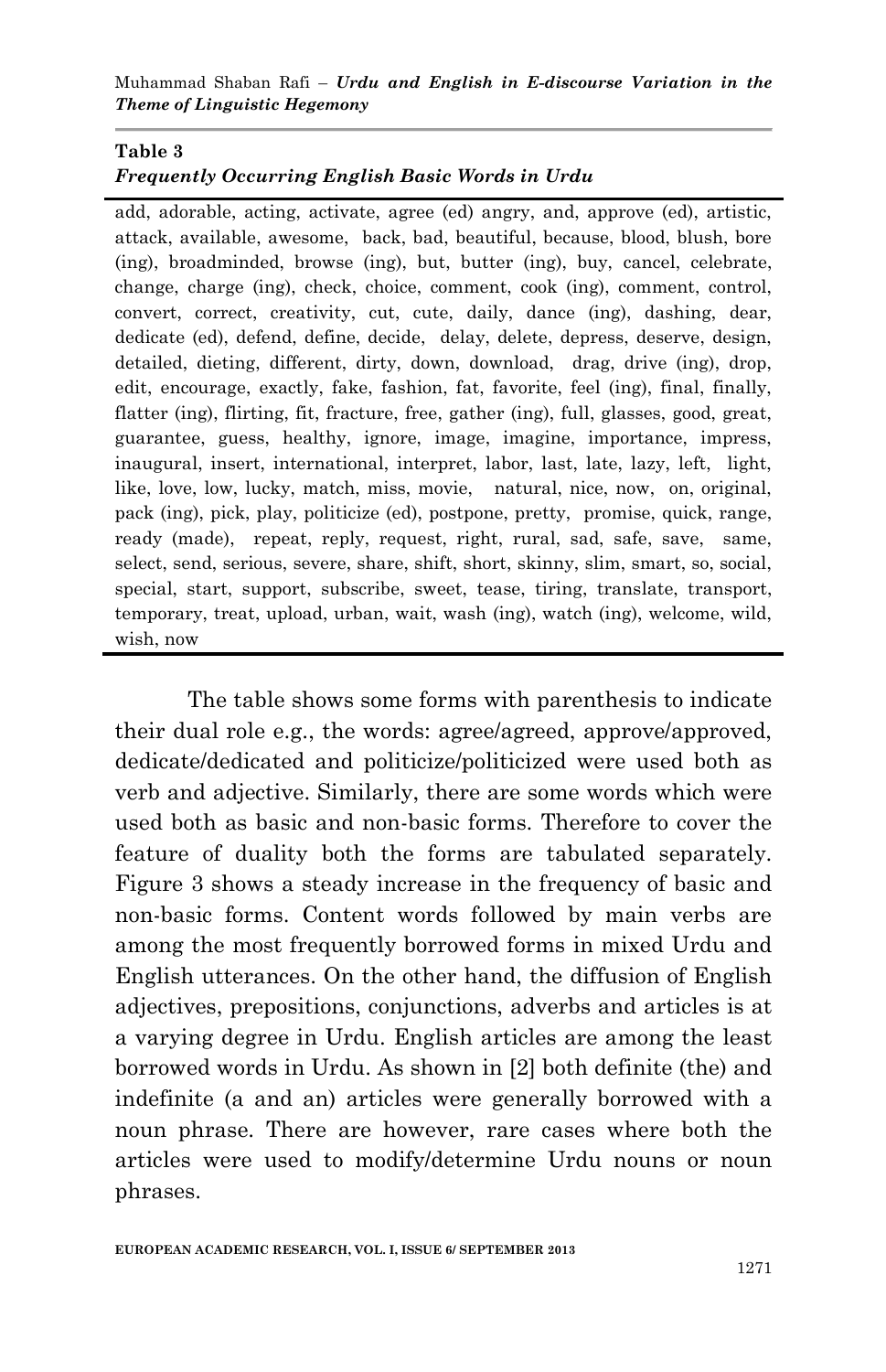So far we have covered the blend of English words, which were frequently used in Urdu conversation. Apart from the borrowing of individual words; compound words were also borrowed in some situations. The data revealed a mixing of English phrases and clauses. Figure 1 represents this trend with the help of three circles. As is evident from the figure as well, each circle indicates the mixing of English clauses, phrases and words, a phenomenon which Kachru (1982) also terms "mixing". The innermost circle shows the mixing of English clauses; however the volume is relatively less than phrases and words. As shown in [1q-1u] the participants mixed English clauses to accomplish certain functions in a discourse. On the other hand, the use of English phrases outnumbers clauses. The participants mixed frequently English phrases e.g., by the way, best wishes, by face, come on, excuse me, fuck you, get lost, good luck, happy birthday, hook me up, i know, love it, love you, miss you, my pleasure, nice pic, nice to see you, no worries, part of life, patch up, same here, same to you, see you, stay blessed, thank you, try again, take care, you know, wait and see, well done, well said, what's up? Mixing of English words outweighs phrases and clauses (see table 1, table 2 and table 3). Thus, the frequency of English basic and non-basic words is greater than phrases and clauses mixed in Urdu conversation. The types of code-mixing surfaced in the data can broadly be classified into three categories (insertion, alternation and congruent lexicalisation) as investigated by Muysken (2000, p. 8).

**Figure 1. Concentric Layers of English Code-mixing in Urdu** 



**EUROPEAN ACADEMIC RESEARCH, VOL. I, ISSUE 6/ SEPTEMBER 2013**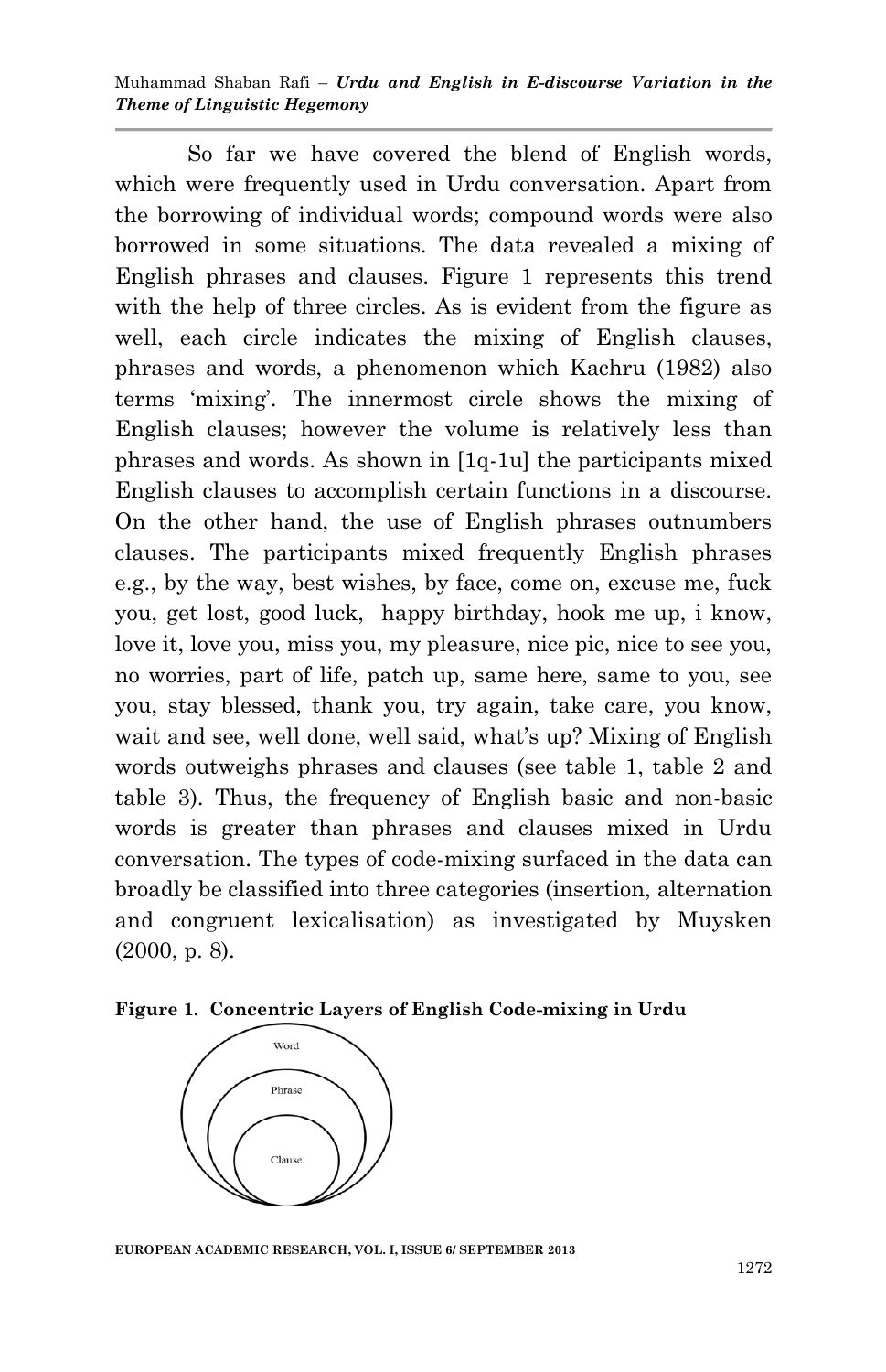### *Graphemic Reduction in Urdu*

Another very interesting phenomenon of code**-**mixing is the substitution of Urdu graphemes with English phonemes. Table 4 indexes Urdu graphemes, such as ص،س،ث which were replaced with English phoneme /s/. Similarly, ذ ،ض ،ظ ،ز graphemes were substituted with /z/, and ک ،ق were replaced with /k/ sound. Moreover,  $\ast$  ج $\ast$  straphemes were among the neutralised sounds. This is an indicative of linguistic reduction. That is; the Urdu alphabets are reduced to the size of English alphabets (as endorsed by Ahmad 2011) which obviously fit in the keyboard. Furthermore, the fact underlines that the Urdu sounds demand relatively complex applications (shift, alt and shift & alt) are compensated with normal key stocks. There is a fair chance that this trend may continue and consolidate with the present keyboard features. Investigation of technological limitations and their impact on languages have access to Internet can be an interesting study to gauge how widespread the phenomenon is! However, investigation of this dimension is beyond the scope of present study.

| <b>Urdu Grapheme</b> | <b>English Phoneme</b> |
|----------------------|------------------------|
| ٹ                    |                        |
| س                    | /s/                    |
| ص                    |                        |
|                      |                        |
| 上                    | z                      |
| ض                    |                        |
| - 5                  |                        |
| ق                    | /k/                    |
| .<br>ک               |                        |
| ع                    |                        |
| ඁ                    | Q                      |
| $\blacktriangle$     |                        |

**Table 4** *Substitution of Urdu Graphemes with English Phoneme*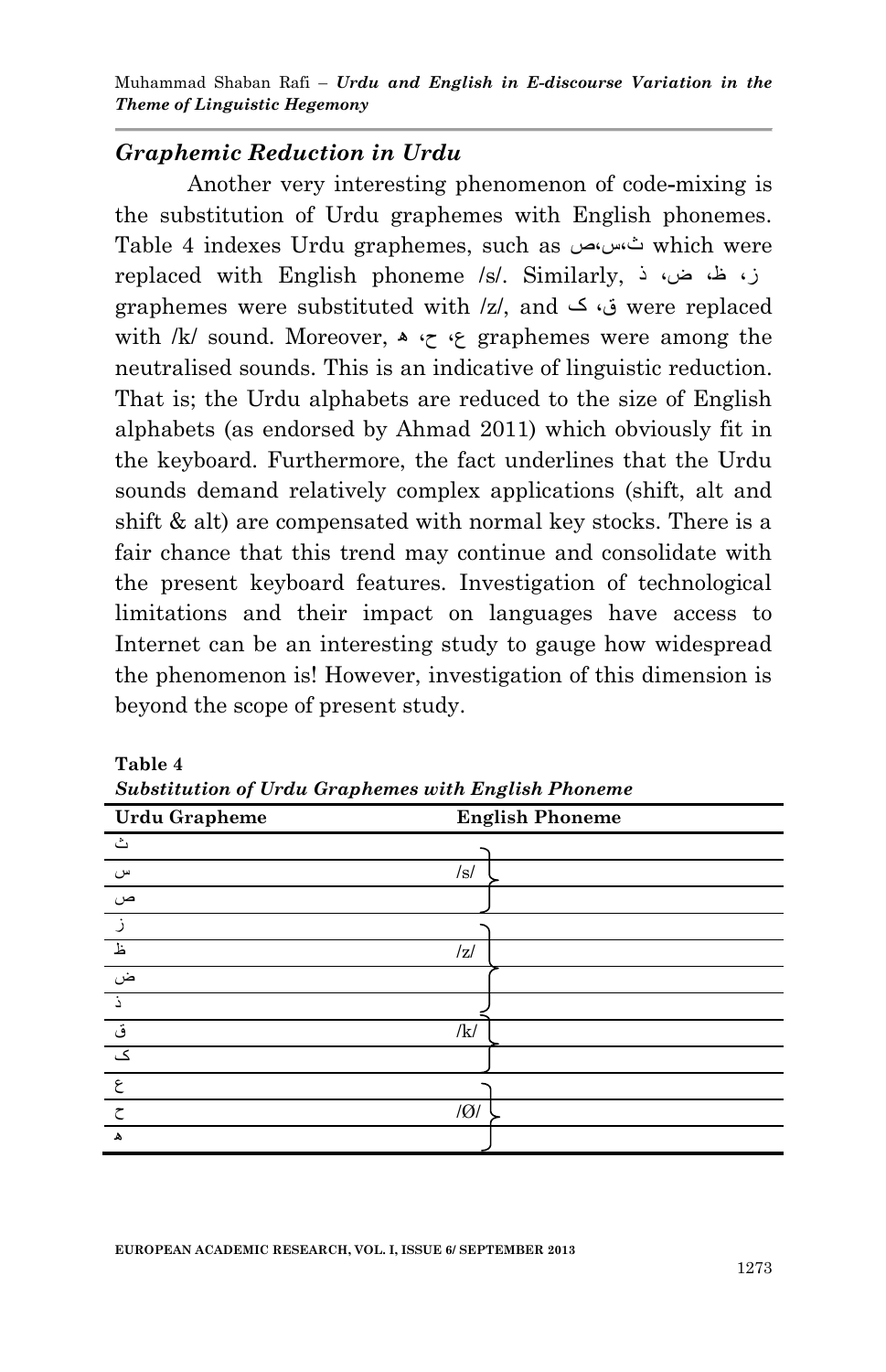## **Conclusion**

Since the Urdu language has been accommodating English with lock, stock and barrel into its structure to serve numerous functions in a discourse infiltration of English seems to be going through the roof in the mediated-communication. The influence Urdu had once from its mother languages: Arabic, Persian and Turkish has supposedly been replaced by English. English words have literally inundated the Urdu language. Also, Urdu script has been Romanized that eventually perpetuates alphabetic reduction. With the passing of time alphabets of Urdu cover homophonous sound would die down and ultimately extinction of words which are composed out of them. English though has retreated to the native shores it reflects a variation in the theme of linguistic hegemony as supported by (Canagarajah 2003, 2; Phillipson 2009) who assert that a language is composition of abstract structures but it functions to spread and sustain the interests of dominant groups. There is dire need for setting out a national language policy to ensure continued strength of Urdu along with competence in English and full respect for indigenous dialects and languages.

## **BIBLIOGRAPHY**

Ahmad, R. 2011. "Urdu in Devanagari: Shifting Orthographic Practices and Muslim Identity in Delhi." *Language in Society 40*: 259–284.

Canagarajah, A.S. 2003. *Resisting linguistic imperialism in English teaching.* Oxford, UK: Oxford University Press.

Crystal, D. 2003. *English as a global language*, 2nd Edition. Cambridge, UK: Cambridge University Press.

Daoudi, A. 2011. "Globalisation and e-Arabic: the emergence of a new language at the literal and figurative